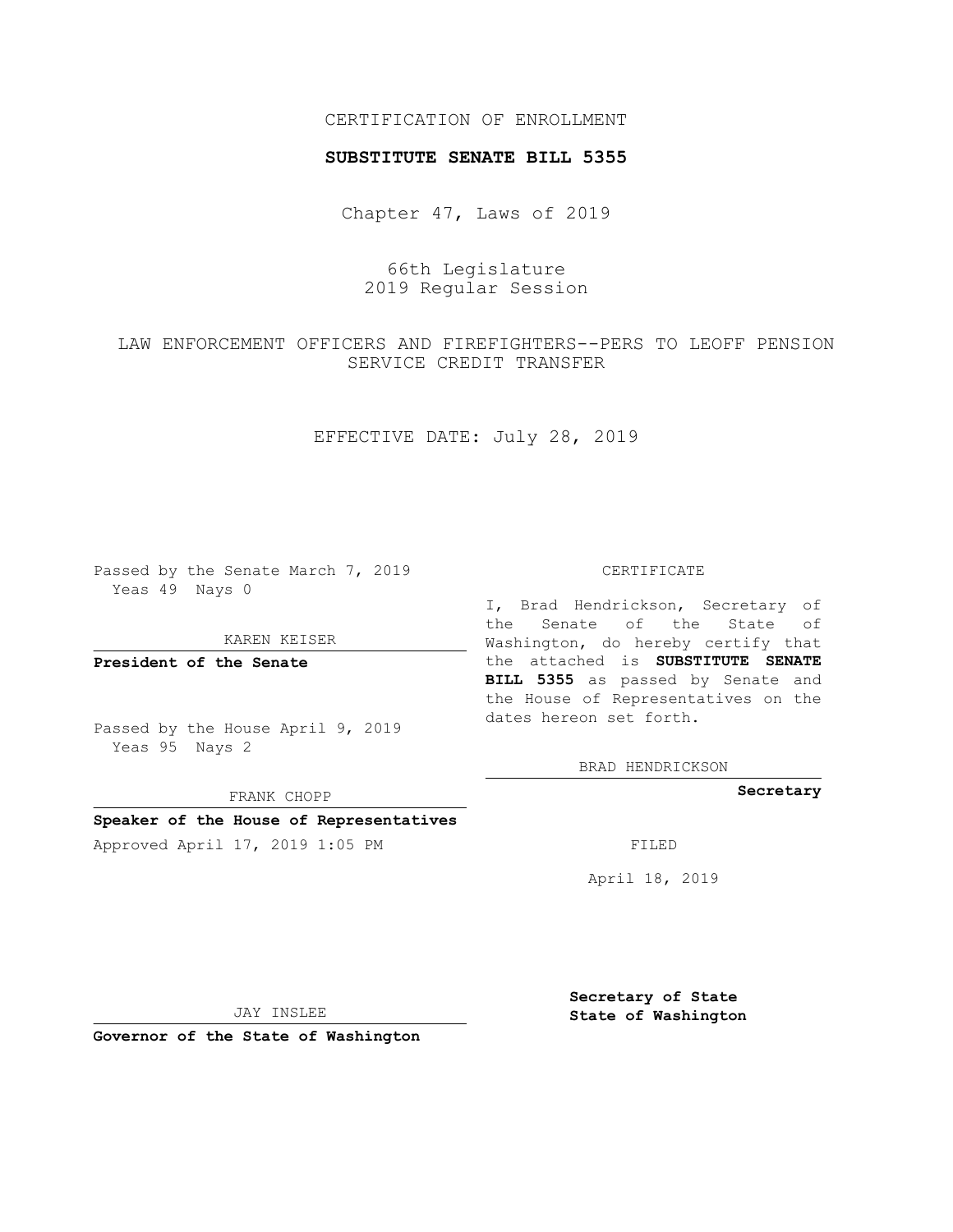## **SUBSTITUTE SENATE BILL 5355**

Passed Legislature - 2019 Regular Session

# **State of Washington 66th Legislature 2019 Regular Session**

**By** Senate Ways & Means (originally sponsored by Senators Holy and Van De Wege; by request of LEOFF Plan 2 Retirement Board)

READ FIRST TIME 02/07/19.

 AN ACT Relating to recovering service credit withdrawn from the public employees' retirement system for certain law enforcement 3 officers and firefighters; and creating a new section.

BE IT ENACTED BY THE LEGISLATURE OF THE STATE OF WASHINGTON:

 NEW SECTION. **Sec. 1.** (1) Any current or former law enforcement officers or firefighters, who are or were employed by a department of retirement systems covered employer, may transfer service credit they earned as law enforcement officers or firefighters in the public employees' retirement system to the law enforcement officers' and firefighters' retirement system plan 2 by irrevocable election, if they:

 (a) Were excluded from membership in the law enforcement officers' and firefighters' retirement system plan 1 due solely to failure to successfully meet the minimum medical and health standards 15 provided by RCW 41.26.045;

 (b) Were previously excluded from membership in the public 17 employees' retirement system under RCW 41.26.045;

 (c) Were subsequently enrolled into the public employees' retirement system after chapter 298, Laws of 1994 amended the definition of "member" under RCW 41.40.010 to clarify RCW 41.26.045; and